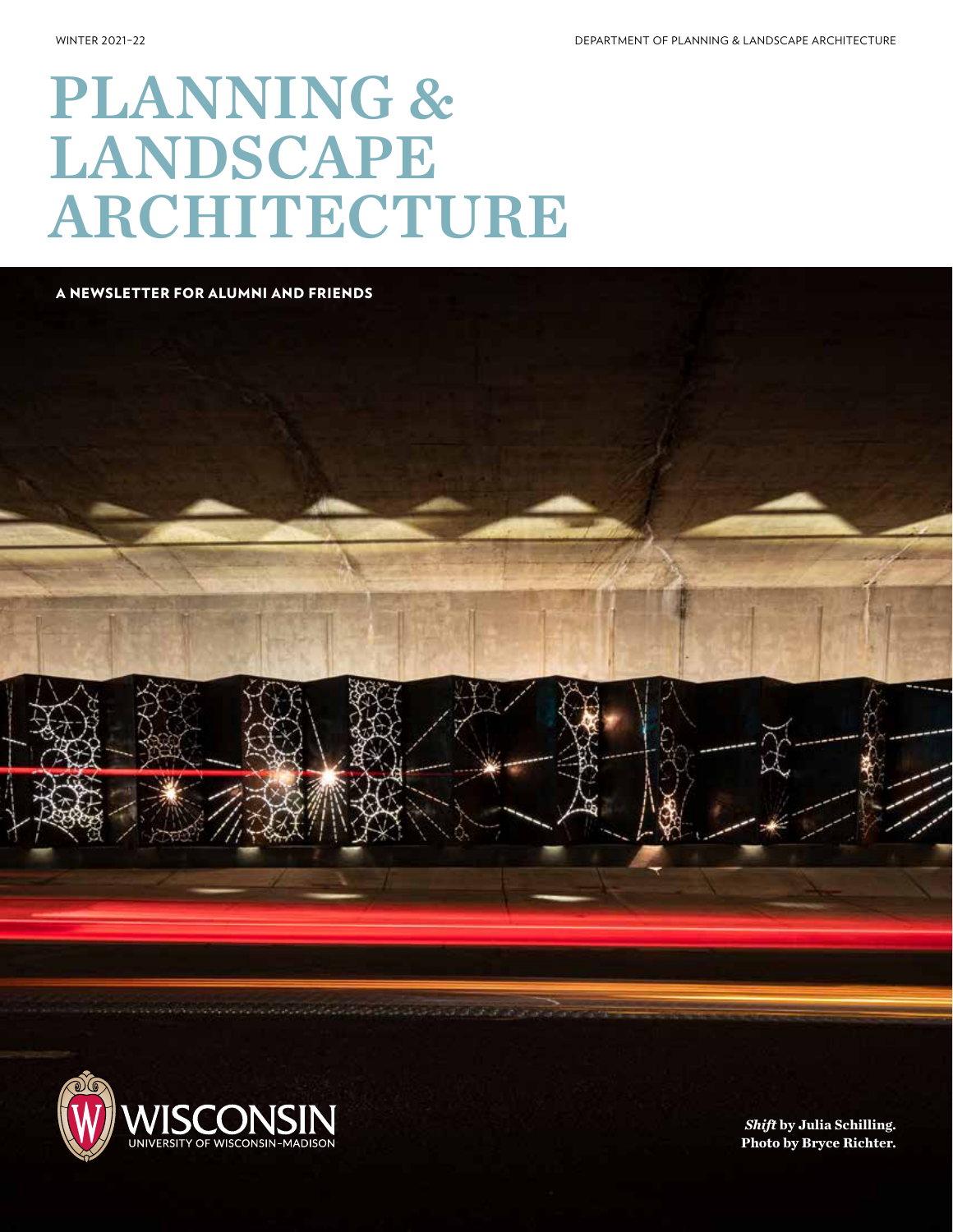### PLANNING & LANDSCAPE ARCHITECTURE

This newsletter is for alumni and friends of the Department of Planning and Landscape Architecture at the University of Wisconsin–Madison.

#### **Editorial Team**

Debi Griffin Kelsey Hughes Alfonso Morales Madison Yurubi

**Design** University Marketing

#### **Contact**

Please send submissions for possible inclusion in future issues of *Planning & Landscape Architecture* to:

Department of Planning & Landscape Architecture 112 Old Music Hall 925 Bascom Mall Madison, WI 53706 or email : info@dpla.wisc.edu

@UWisconsinDPLA

**6** uwmadisondpla @UWisconsinDPLA **Th** Department of Planning & Landscape Architecture, UW–Madison

You can also share your updates at: info@dpla.wisc.edu or uwalumni.com/news-stories/alumni-notes.

© 2021 Board of Regents of the University of Wisconsin System

The University of Wisconsin is an equal-opportunity and affirmative-action educator and employer. We promote excellence through diversity in all programs.

Cover photos by University Communications. Inside photos provided by PLA unless otherwise noted.



#### LETTER FROM THE CHAIR



#### **Dear Friends of PLA,**

ur department demonstrates inclusive and resilient paths to the future. Consider Darrel Morrison's career integrating human/natural landscapes, Julia Schilling's new work *Shift* transforming relationships to space, John Bryson's insightful and prolific career in public administration, and PhD student Justice Castaneda's work producing prospects for good government and the underserved as the executive director of Commonwealth Development, a shared confidence? Embracing forward-looking opportunity.

Undismayed by COVID, the department merger, or reaccreditations, PLA's first chair, Ken Genskow, deserves a standing ovation. We are operationalizing the vision and strategic plan established under his guidance. Our vision is that all individuals are engaged in a vibrant learning community, where ideas, experiences, and perspectives are supported, nurtured, and developed to their highest levels. We elected this vision and every day we set it before us, as aspiration, as challenge. Our terrific faculty, staff, and students make this vision real.

We are dedicated to learning opportunities that enable students to innovate in promoting justice and resilience in the community. Recent reaccreditation visits affirm the unique role our signature programs play in integrating practice and theory in the service of society. If you are local, please allow a student to shadow your practice, and no matter where you are, please share your time and financial support to advance new learning opportunities.

Finally, a big thanks to Sam Dennis and Dan Rolfs who are currently leading the alumni organizations in a process of organizing one PLA alumni group that, among other things, will help produce a five-year celebration for the department next fall. See you in the fall of '22!

Forward,

#### **Alfonso Morales**

Chair and Vilas Distinguished Achievement Professor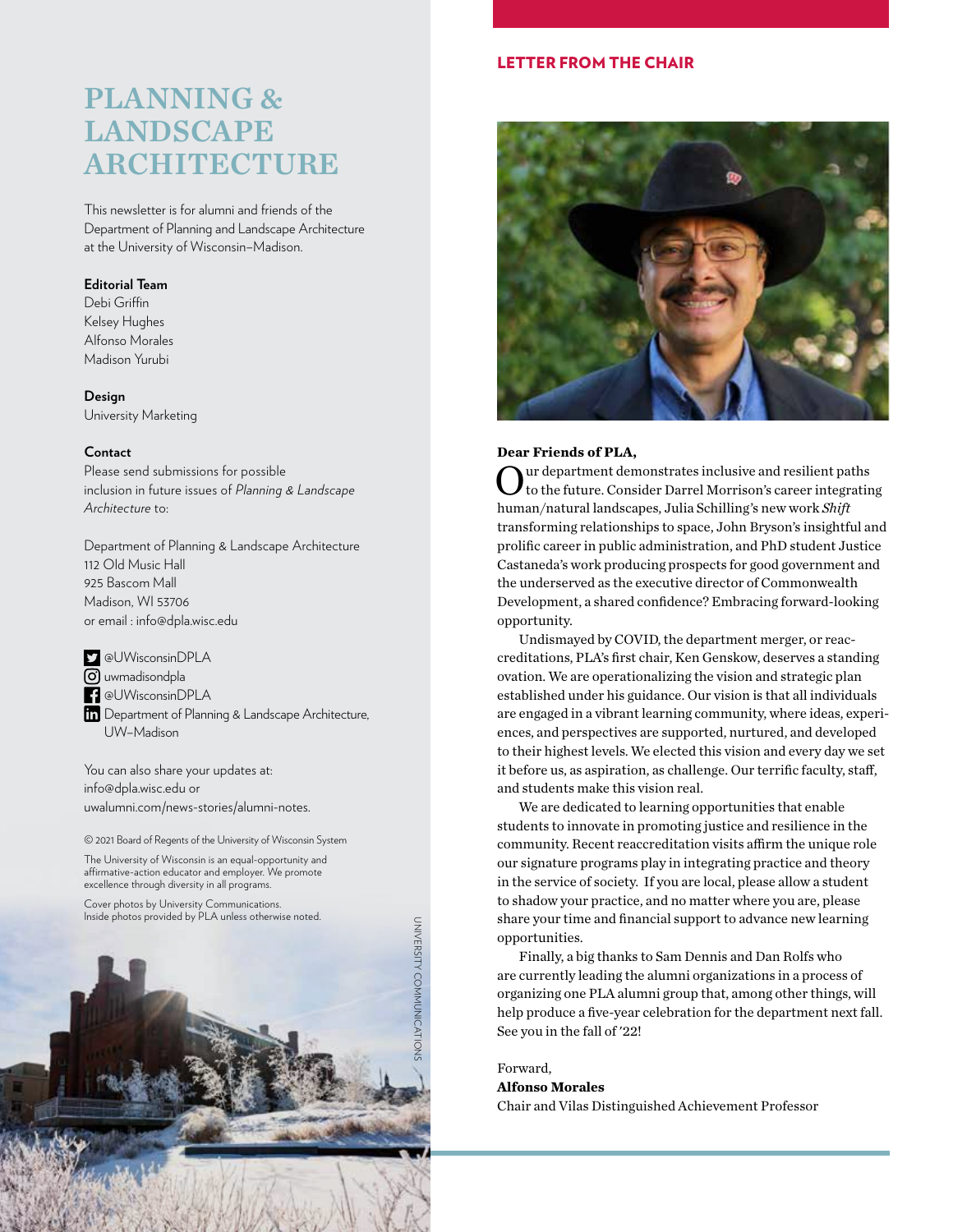#### STUDENT ASSOCIATIONS

### **WI ASLA STUDENT ORG UPDATE**

The WI ASLA Student Chapter kicked off the fall 2021 semester with its first in-person gathering since spring 2020 with cookies and a sketch crawl to Allen Centennial Garden. The opportunity to socialize and get to know new students outdoors, away from meeting on a virtual platform, was a refreshing welcome after a long social isolation.

The main focus of this semester was preparing for the National ASLA Conference in Nashville, Tennessee, November 19–22. Students who attended the conference were busy planning their itinerary, travel, and housing plans with assistance from their advisor Eric Schuchardt and department financial specialist Pat Cunniffe.

UW–Madison PLA sent 25 BLA students to Nashville to attend the conference, prepared with their résumés and portfolios, ready to interview with firms, network, attend sessions/the expo, volunteer, and make a strong presence at the alumni tailgate.

#### **The 2021–22 WI ASLA student organization officers are:**

**Tiara Wuethrich**—President **Maggie Raedeke**—Vice President **Olivia Mayne**—Secretary **Thea Bergerson**—Treasurer & Marketing **Emma Wenman**—Social Media Director

### **WISCONSIN STUDENT PLANNING ASSOCIATION**

 $G$ reetings, fellow Badgers! After more than a year of virtual meetings, the Wisconsin Student Planning Association (WSPA) is glad to safely share space in Music Hall. We are working hard to advocate for current and future graduate students and to provide students with ample opportunities for social and professional development as we train for our futures in the planning profession. On behalf of WSPA, I would like to thank our alumni for their unending support of the department and students. Throughout the arduousness of the last year and a half, we were still able to make meaningful connections with each other through alumni mentorship programs, lecture series, panels, and other networking. Your lived examples and ample advice have helped all of us look toward a brighter future and given us a stronger sense of the multitude of impactful paths one can take with a degree in planning. We look forward to what the next few years will bring and how we can grow together as a community of planners as our world settles into its new normal.

Thank you again for your continued support, and On, Wisconsin! **Madalyn Grau** WSPA Chair



# WE WANT TO HEAR FROM YOU!

#### **SUBSCRIBE TO OUR ALUMNI E-NEWSLETTER**

**Email info@dpla.wisc.edu or visit dpla.wisc.edu/alumni/ to subscribe to our alumni e-newsletter and you'll receive a few bonus email newsletters throughout the year in addition to our annual printed newsletter.**

#### Update Your Info

**We want to make sure we have correct contact information for you. You can update your contact information online at uwalumni.com/services/update-info. If you haven't done this recently, we may not have access to your email address.**

#### Badger Bridge

**Badger Bridge, created by the Wisconsin Alumni Association, is a networking website for alumni with tools to help you to reconnect with fellow classmates and employ or mentor graduating students. Leverage your professional network by joining Badger Bridge at badgerbridge.com.**

#### Alumni Notes

**Share your story! Submit a professional or personal update online at any time at uwalumni.com/news-stories/alumninotes. Or, just email them to us at info@dpla.wisc.edu. Your update may be showcased in the next issue!**

#### Visit Us

**Visits might be different from what we are used to, but when you are in the Madison area, please let us know! We'll see if we can arrange a safe visit at Music Hall or Agricultural Hall, conversations with students, a campus tour, or another interaction that suits your interest. The department and our students always enjoy connecting with alumni. If you're interested, contact any of us directly, or send a message to info@dpla.wisc.edu.**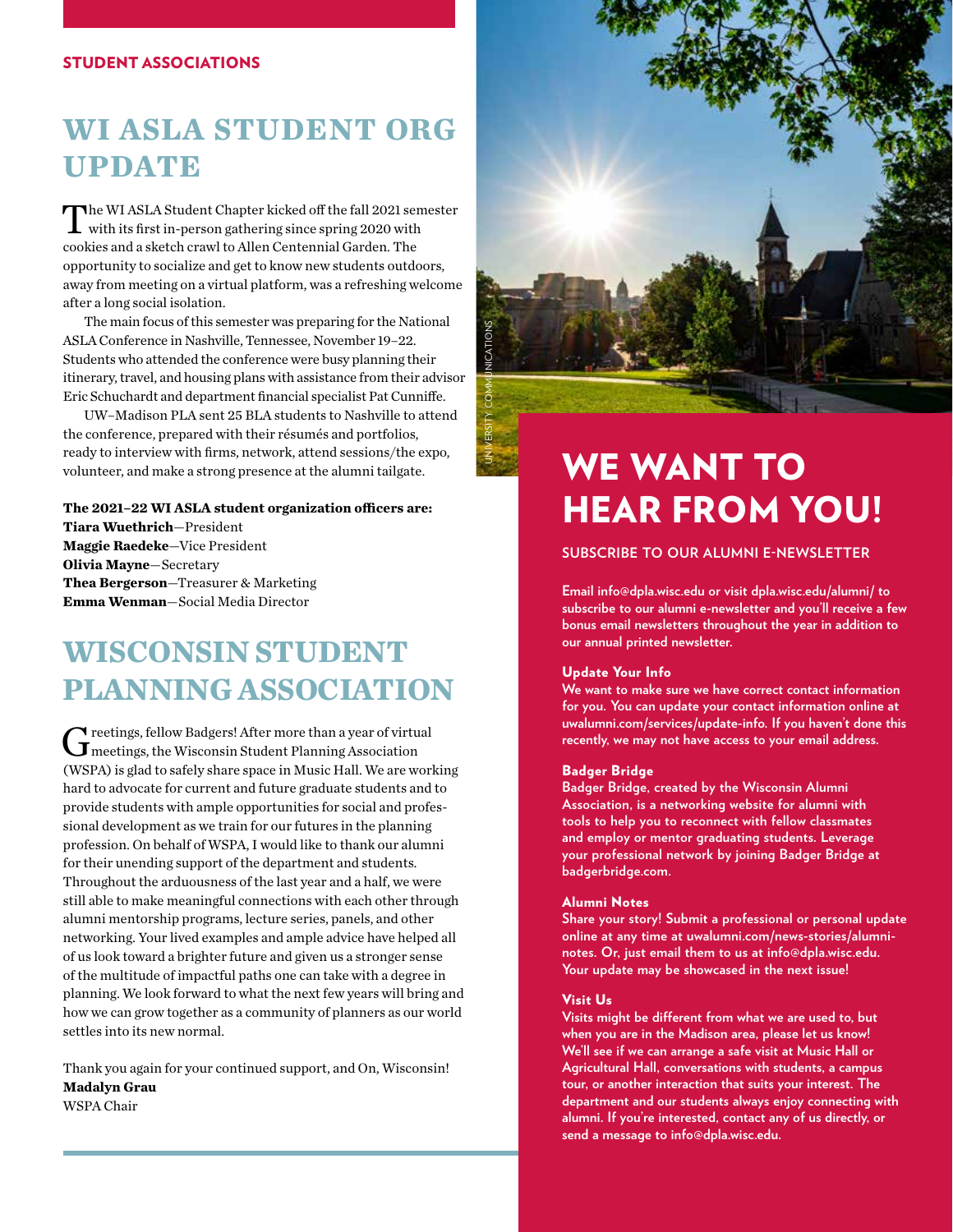#### STUDENT SPOTLIGHT

### **TIARA WUETHRICH (BLA '22)**

 $\mathbf{M}$ y biggest accomplishment so far this year is being the president of the WI ASLA Student Chapter! However, last year I had an even greater achievement in winning the KOBRA paver competition held in early October 2020. In my design of a paver mold, I drew inspiration from a daylily's radial symmetry and used that not only for the shape but for the variations such as color and material. Presenting this design to the jury was a proud moment for me, even though I only spent about two days on it (the project turnaround was fast)! I believed in my design process and the technicalities that I considered, and I think the jury began to believe in it too.

Hopefully I get to travel to Germany this spring break as my reward for winning the competition—that will be so exciting. I was

also excited to travel to Nashville with my friends and peers and experience what the profession of landscape architecture has to offer. Planning for the Nashville trip, doing class work, and making progress on my senior capstone project are my priorities right now, but I spend my free time on other things such as my friends, fitness classes, and football games/tailgates (finally!).



# DO YOU HAVE UPDATES TO SHARE?

Send them via Alumni Notes at uwalumni.com/news-stories/ alumni-notes, OR send them to the department via email at info@dpla.wisc.edu.



### **MANPREET KAUR SANDHU (MS URPL '23)**

I returned to graduate school seeking tools and answers. I joined the La Follette School of Public Affairs as a master's student, then quickly realized the tools for change-work I sought would be further supplemented through the urban planning master's degree. It was in Kurt Paulsen's Housing and Public Policy course in the spring of 2019 when the intricacies of housing policies brought me to the realization that I too am a product of busing through the greater American housing system. Coupled with Dr. Carey McAndrews's Land Use and Transportation courses, as well as Revel Sims's Planning Theory and Gentrification courses, I found grounding in the core planning principles that made my world bigger.

Coming from an advocacy and activism world, I am most interested in bridging the social and planning realm and engaging the planning world in a more constructive and intentional way that thinks of those traditionally outside of public participation. I am a student of social movements—from the lessons in organizing for workers' rights alongside long-haul truckers and community placemaking efforts in renaming a park, to generous mentors like Dolores Huerta or Ivan Evans at UC San Diego whose courses in political sociology, violence and society, social movements, and environmental sociology contextualized my observations of the world and inspired me to study ethnic studies alongside political science.

I came to the urban planning program seeking answers to a set of questions (which has since astronomically grown!):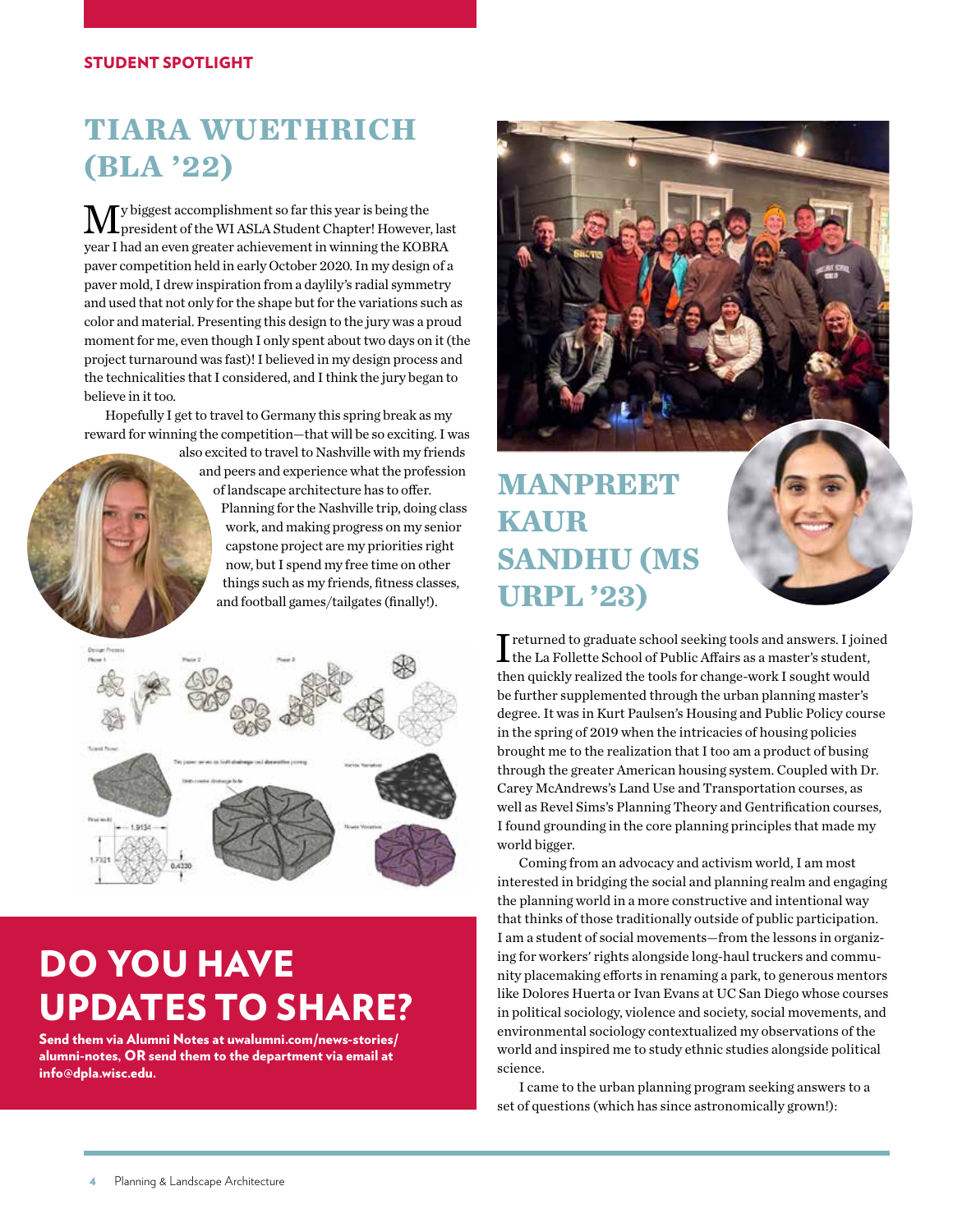#### LETTER FROM THE DEAN

- What does planning look like for immigrant and refugee communities?
- What does planning mean to English limited proficiency communities? How would I master and explain core planning issues in multiple languages?
- How am I building a toolbox to be solution-oriented in addressing planning issues throughout California's disinvested communities (in the Central Valley)?
- If I leave California for grad school, how do I make the most of it?!

These questions drive my motivation to engage in new scholarship and with my peers who have rich experiences in diverse and dynamic subfields of planning. The people in our urban planning department have made my world bigger while becoming my community and home away from home. We've experienced a global pandemic together that has motivated and challenged us to be thoughtful planners-in-training—in every classroom discussion, assignment, and adventure. We have experienced impossible circumstances while holding hope as future planners. I can sense immense gratitude in our cohort every day.

Some of my most important planning frameworks are inspired by my peers. My URPL peers make classrooms feel both global and hyper-localized, fostering rich and challenging discussions in learning from each other—whether it be James Hughes's dedication to non-car modes of transportation, food systems from Catie DeMets, centering non-Western planning practice with Sara Husen, international planning perspectives from Eyad and Oussama, shared out-of-state comparisons with Madison Yurubi, outdoor classrooms from Noah, renewed vision(s) for one's hometown through Seb and Madalyn, community-centered health and wellness in planning from David Salmon, and so many countless conversations had on the daily in Music Hall that spur innovating thoughts that hone my training as a future planner. This camaraderie encouraged me to join WSPA as the professional development chair and take our learning beyond the classroom with peers.

The COVID-19 pandemic also offered a unique opportunity to practice URPL course concepts in real time while I worked with community-based organizations that helped design culturally competent 2020 Census advocacy plans throughout California, conducted community mapping and surveying, implemented housing security and rent relief programs, and (now) lead California redistricting advocacy efforts.

Looking forward, I know I will always find a home in my advocacy communities in California's Central Valley—I seek to hone my planning knowledge and practice to better serve as a thoughtful planner, hoping to bind rich local and oral histories within communities of color at the margins of equity and access. For now, I am studying spatial distributions of working-class communities of color in Fresno, California, through housing policies for my professional project. I plan to continue exploring where planning and social issues meet, particularly when considering racial and economic justice as they intersect with environmental justice in the realm of planning.



This fall marked a return to in-person classes and events,<br>and it is exciting to be back on campus with students and colleagues! Our classrooms are full, our labs are humming, and the frisbees are flying again on Bascom Hill. The university's COVID-19 protocols are continually adjusted based on the shifting state of the virus. With safe behavior and a campus vaccination rate of more than 90 percent, I am hopeful that we will successfully navigate the fall and winter.

There is much good news to share. UW–Madison welcomed our largest-ever freshman class, with more than 8,400 new students arriving in early September. In October, we celebrated the conclusion of the wildly successful All Ways Forward campaign, which raised \$4 billion for UW–Madison, and \$652 million for the College of Letters & Science. Annual giving, too, is on track this year, mirroring strong pre-COVID giving trends. I would like to extend my deepest gratitude to alumni whose unwavering support through the hardest of times enabled us to emerge stronger and ready to meet future challenges.

We have great news on capital projects to share. The Wisconsin legislature has approved funding for a new academic building for the College of Letters & Science. Departments and classes currently housed in the deteriorating Humanities Building will be relocated to a modern, interactive, and world-class space that will transform the student learning experience.

A new building for our School of Computer, Data & Information Sciences is also underway, paving the way for this powerhouse new unit to meet a global need for students trained in computational thinking, big data, AI, and related fields.

Finally—our highly anticipated new Chemistry Building should open in 2022, and the impact on our STEM programs will be profound.

It feels great to look forward to so much. As always, a heartfelt thank you for all you do to support L&S. It means the world to us. On, Wisconsin!

#### **Eric M. Wilcots**

Dean of the College of Letters & Science Mary C. Jacoby Professor of Astronomy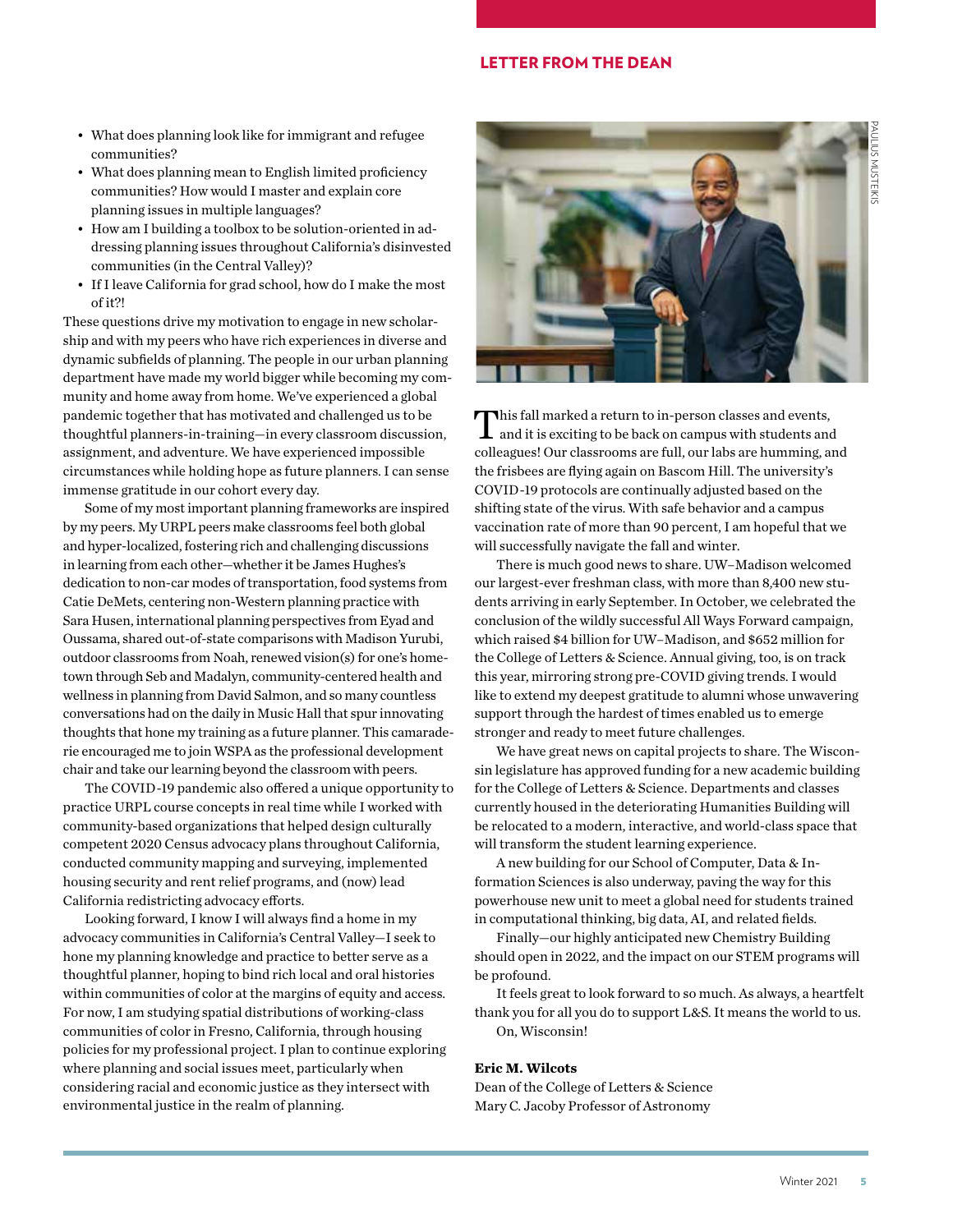

### **CELEBRATING THE CLASS OF 2021**

The end of the spring 2021 semester once again saw PLA students—along with families, friends, faculty, and staff—gather together to celebrate the graduating class of 2021. While campus held an in-person ceremony for graduates at Camp Randall, department commencement ceremonies were held virtually. The department ushered one PhD in urban and regional planning, 11 master of science in urban and regional planning, five master of science in landscape architecture, four bachelor of landscape architecture, seven bachelor of science in landscape architecture, and four bachelor of landscape and urban studies graduates into our alumni community. We were able to look back at the relationships, memories, and achievements that were created during the years spent together.

giving quick presentations on their professional projects. Zhixuan Wu, Collin Mieras, and Amy Fottrell were recognized for their outstanding projects. Andrew Busker received the Chair's Leadership Award, and Maria Jose Davila Martinez was recognized for community service and as the ACIP Outstanding Student. We are incredibly proud of the achievements of the entire 2021 MS URPL class.

The Wisconsin American Society of Landscape Architects (ASLA) presented five awards to graduating bachelor and BS landscape architecture students. Congratulations to finalists Darius Bottorff and MacKenzie Keen, Merit Award–winner Amelia LaFond, and Honor Award recipient Martin Rose. The class of 2021 produced incredible work while in school, and we are excited to see what they do next!

The MS URPL students participated in a virtual project forum,

### AWARD FINALISTS



Amelia LaFond, Amy Fottrell, Andrew Busker, Collin Mieras, Darius Bottorff, MacKenzie Keen, Maria Martinez, Martin Rose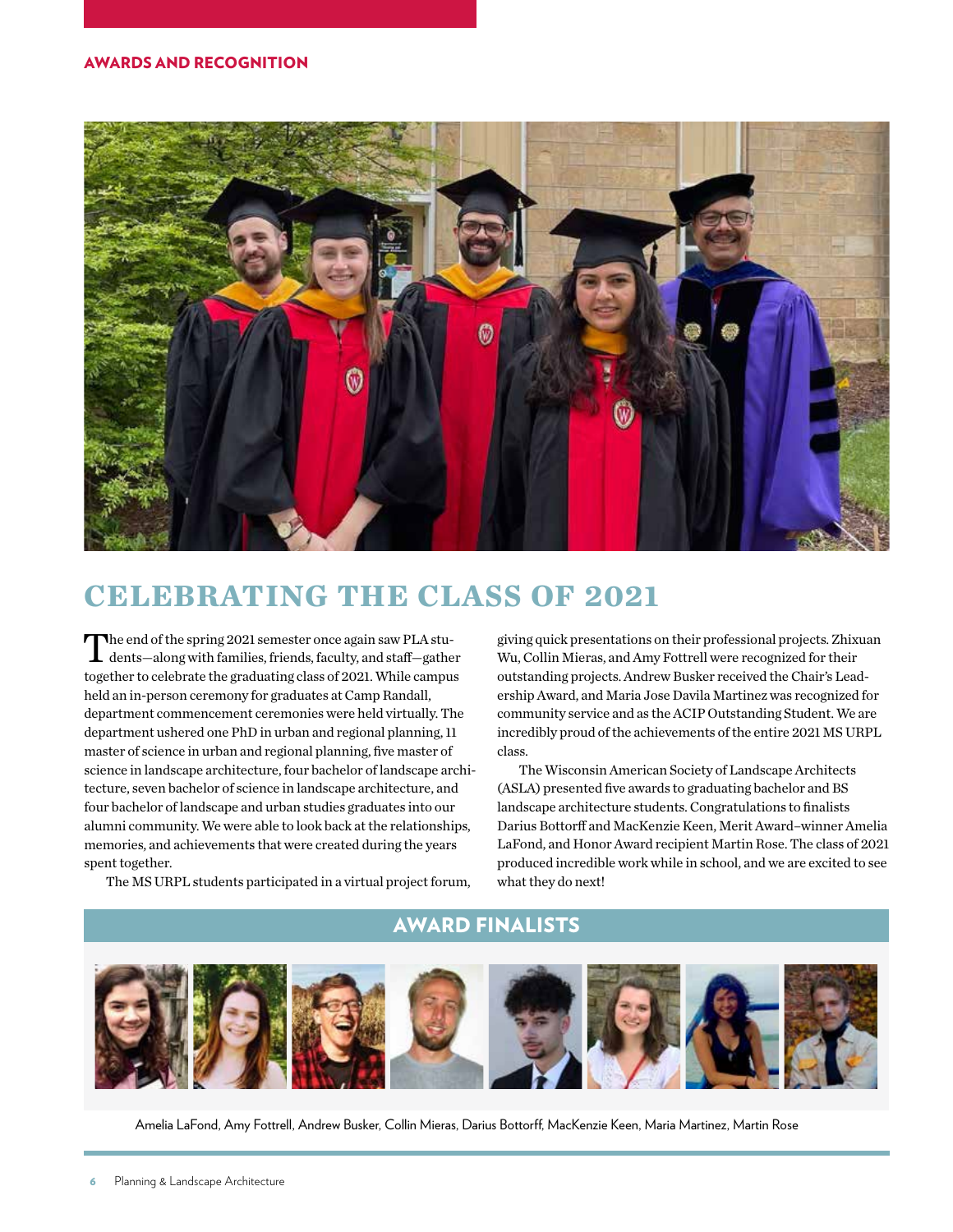### **PLA ALUMNI REOR-GANIZING FOR THE FIFTH ANNIVERSARY**

 $\Gamma_\text{all}$  means homecoming and welcoming the energy of the alumni to be. Next year will be the fifth anniversary of our department, and the 50th anniversary of the planning program, and we are laying the groundwork for a big celebration. In that regard, Dan Rolfs (MS URPL '01) and Sam Dennis (DPLA Professor) have been working together for three months to establish the new alumni association, which will include the alumni of both programs. This new organization will be light on administration and operate in support of ALL PLA program activities (ALL PLA is discussed elsewhere in the newsletter—a departmental initiative to provide a variety of learning opportunities congruent with professional development).

Dan and Sam will be working with the current alumni boards (the MS URPL Alumni Relations Council ARC and LA Alumni Advisory Board) to finalize the bylaws of a newly merged joint Planning and Landscape Architecture Alumni Council (PLAAC). In the coming months, the two alumni boards will meet to discuss the bylaws and work toward a formal merger. Once the new bylaws are finalized, both alumni boards will meet to approve the bylaws and then to formally create the new alumni organization and dissolve the legacy organizations.

The goals for the coming year of the alumni organization will be to:

- Finalize the creation of the new organization;
- Hold events that connect alumni to each other and to students;
- Connect students with resources to enhance their time at the UW;
- Plan for the celebration at the beginning of the fall 2022 semester; our vision is:
	- A Friday gathering of ALL students, faculty, alumni, and staff;
	- An all-department event at one of the UW's fantastic sporting events;
	- A Saturday tour of one of Madison's many landmarks; and/or
	- A Saturday evening banquet to celebrate the work of the department, students, faculty, staff, and alumni;
- Create an alumni-sponsored scholarship program for the department (details are TBD).

This will be a lot of work, but it can and will be done. We are Badgers, and hard work never scares us.

On, Wisconsin.

### **ALUMNI UPDATES**

**Kenneth Smith (MS URPL '18)** has an article published in the spring 2021 issue of the *Wisconsin Magazine of History*: "The Long Shadow of the Cold War: Milwaukee's Civil Defense Program," based on research from his undergraduate capstone project. It was while researching his capstone that he came across the book *Making Milwaukee Mightier: The Politics of Growth, 1910–1960* that first exposed Ken to urban planning. Ken's history degree informed his thinking as a grad student and continues to do so to this day. Interestingly, Ken was a TA for current MS URPL student Noah Bloedorn ('23).

**Devon Hamilton (BSLA '17)** has been involved with food justice and sustainable agriculture and has started his own business, Grillin' 4 the People. G4TP was inspired by Devon's time at UW–Madison. Devon, along with his grill, would provide spaces where students of color could gather, unpack, and organize. With G4TP Devon continues to create spaces to build and support community through food.

**Darrel Morrison (MSLA '69)** was selected to receive the 2021 Scott Medal and Award. The alum and current PLA honorary faculty associate and former faculty member in the Department of Landscape Architecture has also published a new book, *Beauty of the Wild*, in which Darrel tells stories of the people and places that have nourished his career as a teacher and a designer of nature-inspired landscapes.

**Allen L. Kracower (BSLA '63, MSLA '65)** served as the special assistant to the regional administrator of U.S. HUD, and in 1970 started his own practice, Allen L. Kracower & Associates, Inc. He is now retiring at the age of 81 after 50 years in business. Allen was a planning, zoning, and real estate consultant and planned over 100,000 acres of property for various land uses, including commercial, recreational, residential, aviation, industrial, among other uses. He provided consulting services to government, religious institutions, and the private sector, and planned small as well as properties in excess of 1,500 acres in the Chicago metropolitan area. He served as a planner and real estate consultant and advised private and public clients on highest and best use, reasonable probability of rezoning, conventional zoning, municipal planning, fiscal impact, real estate development, TIF, annexation, and other planning and zoning matters. During his career, Allen testified as an expert in zoning and land use matters before numerous planning and zoning commissions throughout the Chicago metropolitan area. He also testified in the trial courts of Cook, DuPage, McHenry, Will, Kane, Lake, and Boone counties, and in U.S. Federal Court. Precedent to private practice, he served as a special assistant to the regional administer of the U.S. Department of Housing and Urban Development for five years.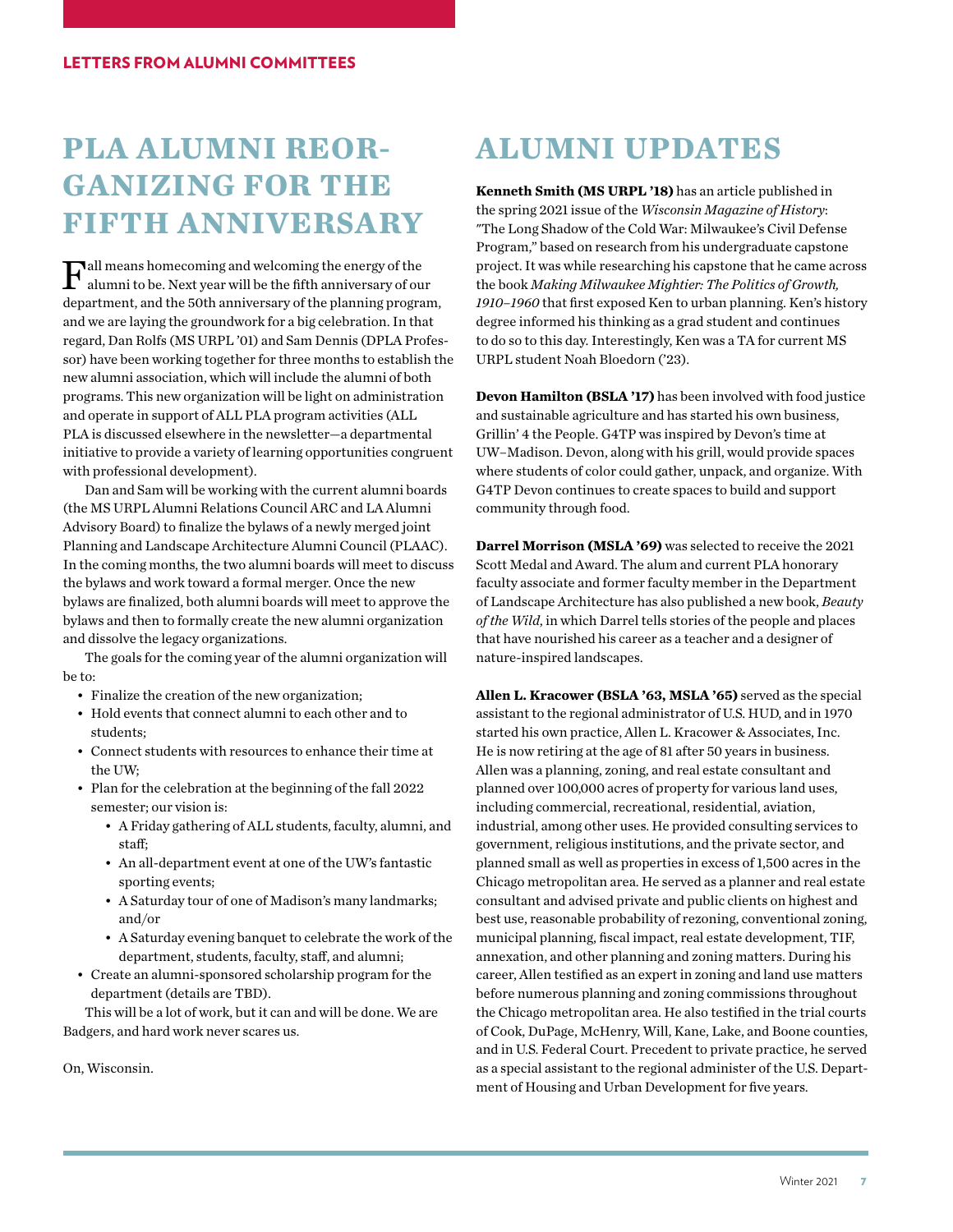### **SKY VISION** BY MARY ELLEN GABRIEL



 $\mathbf F$  and Clinics, the Highland Avenue underpass never beckoned and Clinics, the Highland Avenue underpass never beckoned as a place to linger. Like many such conduits, it was a concrete no-man's-land, dreary during the day and downright grim after dark, especially for those walking home from work in winter.

Where most people saw nothing but a place to hurry through, one person saw interconnectedness, and the possibility of light in the darkness. Julia Schilling (BLA '15) worked with multiple partners and collaborators for seven years to bring *Shift*, Madison's latest major public art project, to fruition. Her goal: to create the opposite of a dark, undesirable tunnel by improving safety, enticing walkers, and bringing beauty into an unlikely place. In April, the city unveiled two 70-foot panels made from perforated weathered steel, spanning each side of the underpass beneath Campus Drive. Punched-out patterns forming "circle packing" algorithms sparkle when hidden LED lighting comes on, transforming the underpass into a "bright, intricate, sky-like place," in Schilling's words.

Pedestrians and cyclists interviewed by local news outlets expressed delight, calling the installation "attractive," "really well done," and "well worth the money."

"People seem to stop and look closer, or even snap a photo,"

says Schilling, who has lurked at dusk to watch people's reactions. "The space feels safer and more inviting now."

Schilling worked with the Regent Neighborhood Association (RNA), 1000 Friends of Wisconsin, Inc., the Madison Arts Commission, and the City of Madison Engineering Division on a vision that met goals for safety and connectivity, while also improving the aesthetics of a chilling space.

For any designer, the unveiling of a finished project is a poignant moment. For Schilling, it was especially meaningful. She started working on *Shift* as an undergraduate pursuing a bachelor's degree in landscape architecture at UW–Madison. Her professor, Sam Dennis, assigned students a service-learning project to enhance the pedestrian experience for two underpasses between the Regent neighborhood and campus. The class assignment was in response to a real need: the Regent Neighborhood Association had been calling for public art to improve the two underpasses at Highland and Walnut Avenues, and the City of Madison's "University Corridor Plan" recommended the same.

"It was an interesting challenge, because planting design was off the table, since nothing can grow beneath the underpasses," says Schilling. "One aspect of landscape architecture that Professor Dennis often emphasized was how places can affect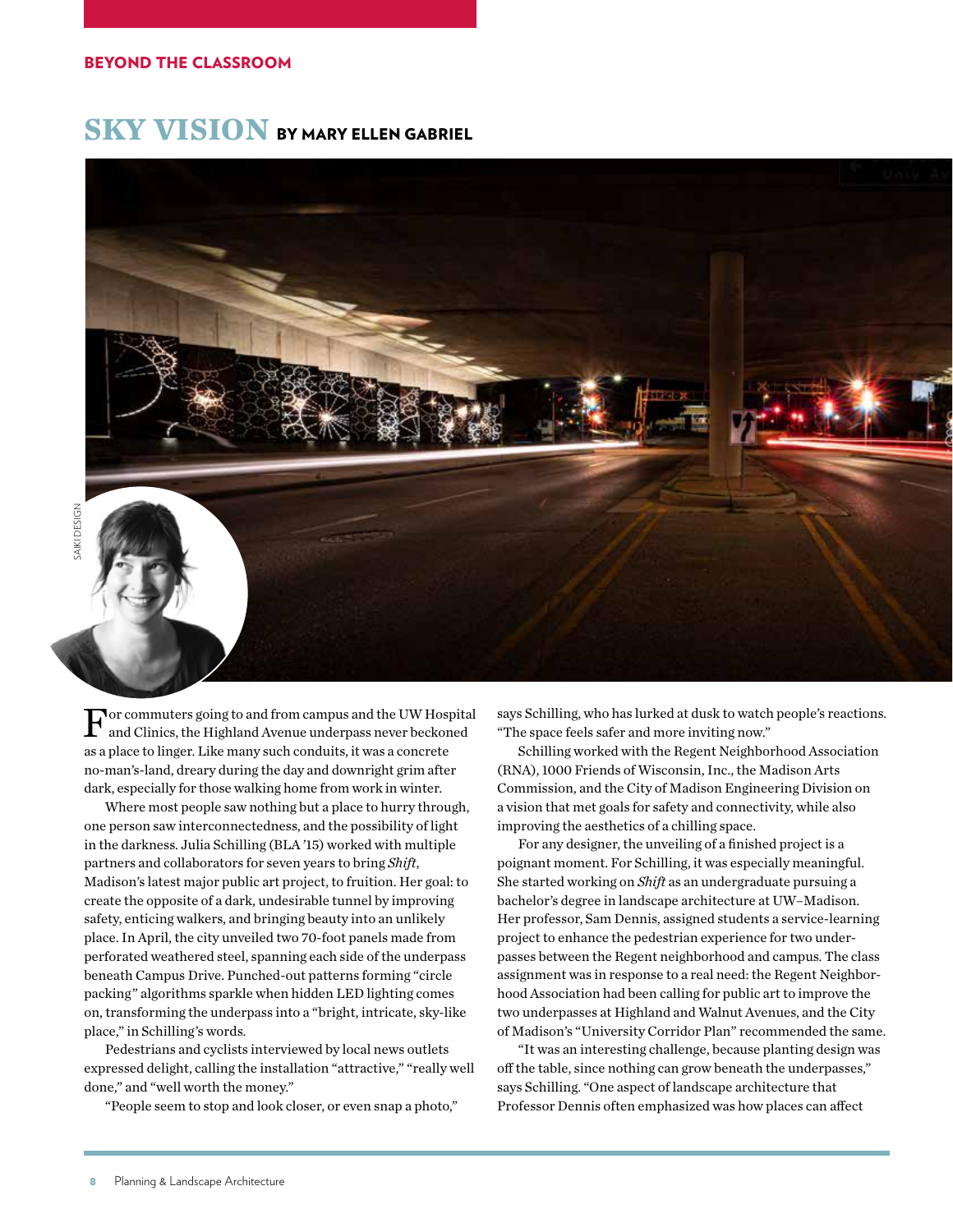

health and wellbeing. That really resonated with me. How can a place—a landscape—help people feel better?"

Highland Avenue leads directly to UW Hospital and Clinics, and as she worked on her proposal, Schilling pondered how to make that link feel more inviting. "I knew light had to be a driving force in the design, so that's where it all started," she says.

Her linked circles of light echo patterns in nature—"things like cell structures and cross-sections of bones and plant stems," she says. Movement was also integral to her vision. The "accordion" design of the panels was meant to allow travelers to experience the shifting imagery differently depending on whether they are biking, driving, or walking.

Along with other undergraduates, Schilling presented her proposal to RNA board members and residents in March 2014. Thrilled that her design was selected as the most promising, Schilling worked on *Shift*, with Dennis as her mentor and guide throughout her junior and senior years.

After graduating in 2015, Schilling returned to Dennis's Environmental Design Lab as a post-baccalaureate fellow, with *Shift* still taking shape. She continued to consult with community partners on the project, including RNA, UW Hospital and Clinics, and campus planners.

Community-based design is an integral part of the student experience in the Department of Planning and Landscape Architecture, with dozens of projects in the works across the curriculum.

"Students engage with the public many times during the semester," Dennis says. "They attend neighborhood meetings, research community plans and initiatives, and facilitate community design workshops."

But Schilling's long-term involvement was quite unusual. "I have never seen this happen in my 22 years of teaching landscape architecture," Dennis says. "Often the community partner will continue to work on the student project, but it's rare for a project to be implemented with the original student still involved. This project was successful both from the high quality of the community–student engagement, and from Julia's strong commitment. Her passion carried it forward."

Schilling says the experience was invaluable and she draws from it every day in her role as a landscape designer with Saiki Design in Madison, where she's been employed for the past six years (she's been working from her home in Milwaukee during the pandemic). She is currently taking her Landscape Architecture Registration Exams and says much of the *Shift* process relates directly to what is needed to be a registered landscape architect.

"I learned firsthand that public process and fundraising take time and that when working in the public realm, patience and gratitude are essential," says Schilling. "The most important part of my job is to help others visualize how a place can be different from what's there now, and why that change is worth the effort and the investment."

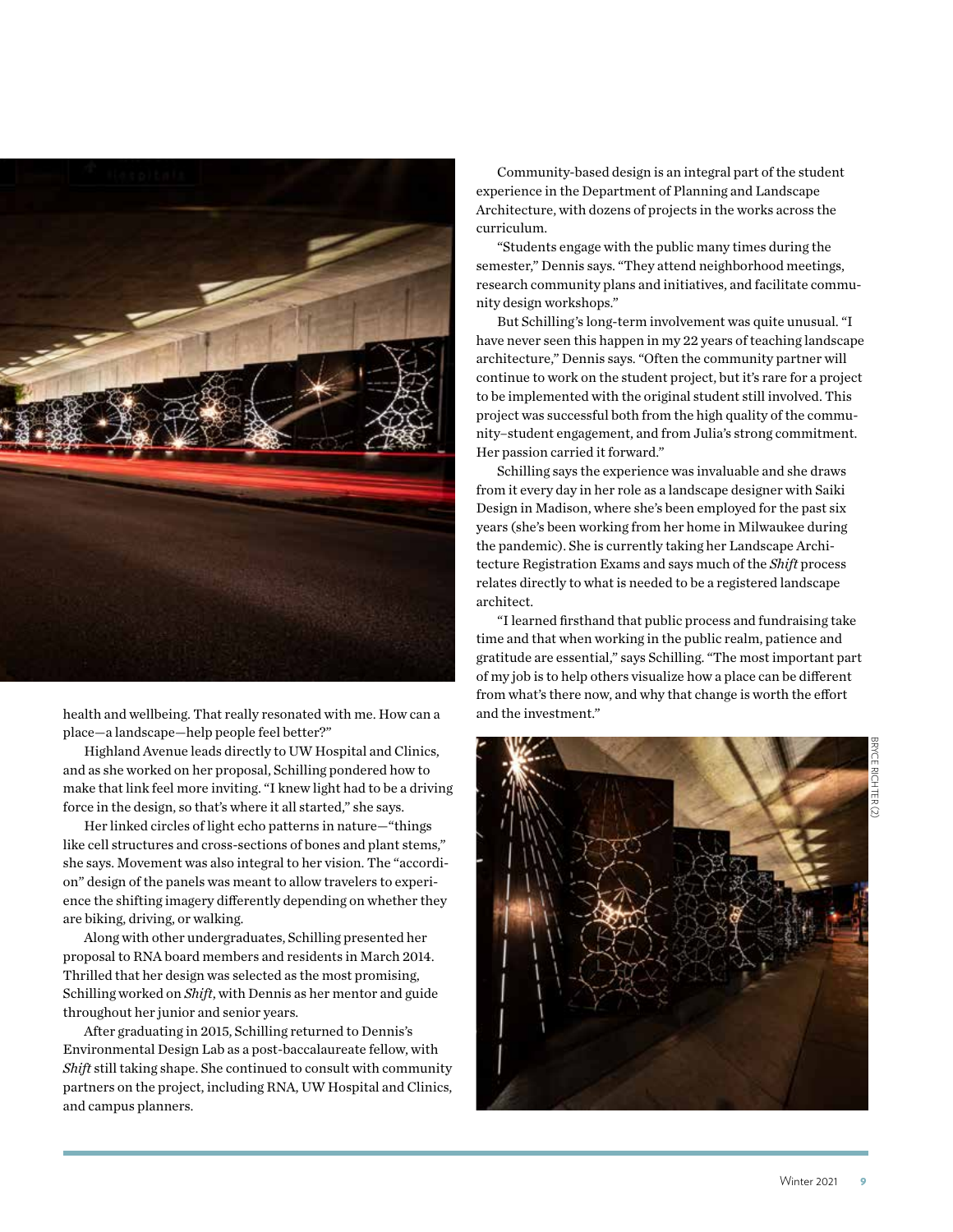### **FIVE YEARS OF PLANNING & LANDSCAPE ARCHITECTURE**



July 2022 will mark five years of the Department of Planning and Landscape Architecture within the College of Letters & Science at UW–Madison. The previously separate departments of Landscape Architecture and Urban & Regional Planning have long histories on campus extending over 60 years, and those interested can read more at www.dpla.wisc.edu/about-pla.

In almost five years together we've established a community built around common interests in land use, design, community food systems, public health and welfare, social justice, environmental protection and restoration, community and economic development, and their intersections with growth, development,

# OTHER WAYS TO GIVE

**Consider supporting DPLA students through internships, mentorships, or other experiences. Email info@dpla.wisc.edu with your information.**

and spatial and social change. These shared interests and the relationships between the two fields are well illustrated by the fall 2020 combined URPL 912 Planning Workshop and LA 563 Regional Design Studio course taught by Assistant Professor Edna Ledesma, herself a MArch and PhD, which brought senior landscape architecture and second-year MS URPL students together to work on a project with the Fondy Food Center and Farmers Market to revise the Fond Du Lac and North Area Plan in Milwaukee, Wisconsin. Students visited Milwaukee (during COVID) to explore the potential transformation of the farmers market as a new urban anchor through planning and design visioning. The efforts of the class were rewarded by being selected for a Wisconsin ASLA Merit Award.

As we move closer to our five-year anniversary and beyond we will continue to preserve the integrity and strength of individual programs while integrating the two halves of the department by creating more opportunities for collaboration across all five programs. Further, we hope to achieve our goal of housing the entire department in a single space on campus.

We are looking forward to a five-year celebration with current students, alumni, faculty, and staff at the start of the fall 2022 semester!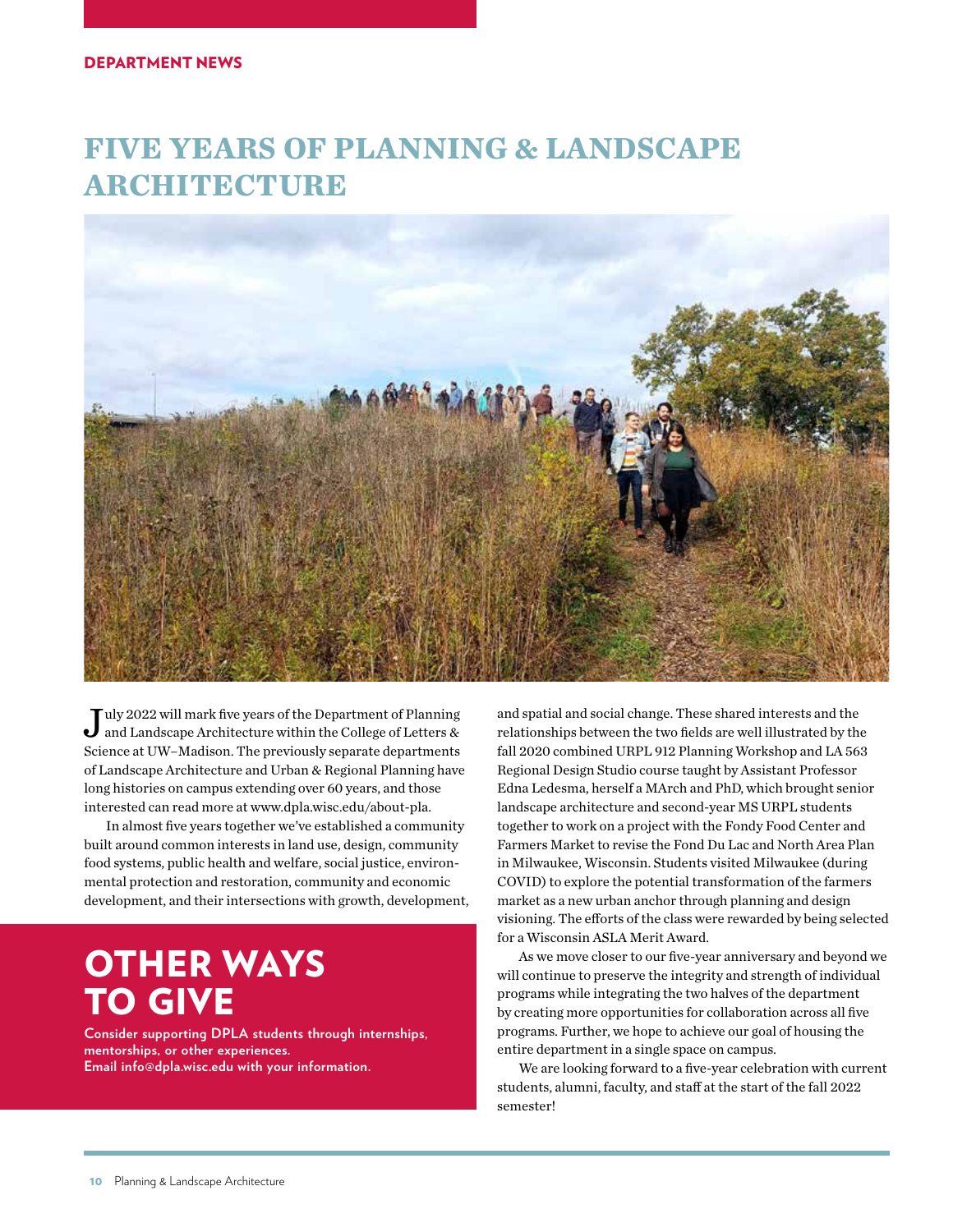#### FACULTY HIGHLIGHTS



**Professor Jim LaGro** was named editor-in-chief of *Landscape Journal*. In this role, Jim will encourage scholarship from a broad range of authors. In addition to original research articles, he would like to include review papers that synthesize the literature and articulate important issues for the profession and disci-

pline, including different practice types, educational pedagogies, and research methods. Reflective and speculative essays and increasing the number of practitioners who write for *Landscape Journal* are also on his list of goals.



**Assistant Professor Edna Ledesma**

is taking the 2021–22 academic year off from teaching as part of her participation in the Nellie McKay Fellowship. The fellowship is named for Nellie Y. McKay, who served on the UW–Madison faculty 1977–2006, during which time she coedited *The Norton Anthology of African American Literature* with Henry Louis Gates Jr.,

and created a space for the study of Black literature and Black feminist thought. Edna will spend the year focusing on her research on the development of the smart, green, and just 21st century city, particularly the cultural landscapes of immigrant populations and microeconomies, and the development of a new understanding of city place.

Edna also transitioned to lead the Kaufman Lab and farm2facts.org when Alfonso Morales became department chair. The two partnered with a variety of other colleagues and community partners to win some \$2 million in research grants in 2021. More about that work in the months ahead.

### WI ASLA *O* uwmadison\_asla  $\boxtimes$  wiaslastudentchapter@gmail.com

# **VSPA**

 **wspa@dpla.wisc.edu**

### **CROSSWORD**



#### **Questions**

#### ACROSS

- 1 | The outlying district of a city (typically residential)
- 4 | UW–Madison mascot
- 6 | Tower clock building home to DPLA
- 8 | The state of being crowded and full of traffic
- 9 | Underground transit for mass mobility
- 11 | Dividing land into pieces that are easier to sell or develop
- **13** | Used to address urban decay in cities
- 15 | Regenerating and conserving built heritage of an environment
- 16 | A public or private road

#### DOWN

- 2 | Look up toward Abraham Lincoln on this hill
- **3** | Low-density development spiraling outward from urban centers
- **5** | Ease with which public spaces can be utilized
- 7 | A commemorative structure
- 10 | The native fauna or flora of a region
- 12 | To develop or upgrade tech within existing infrastructure
- 14 | Planning for land use

#### HOW DID YOU DO?

**Check your answers after December 20, 2021, at: dpla.wisc.edu/puzzles/2021puzzle**